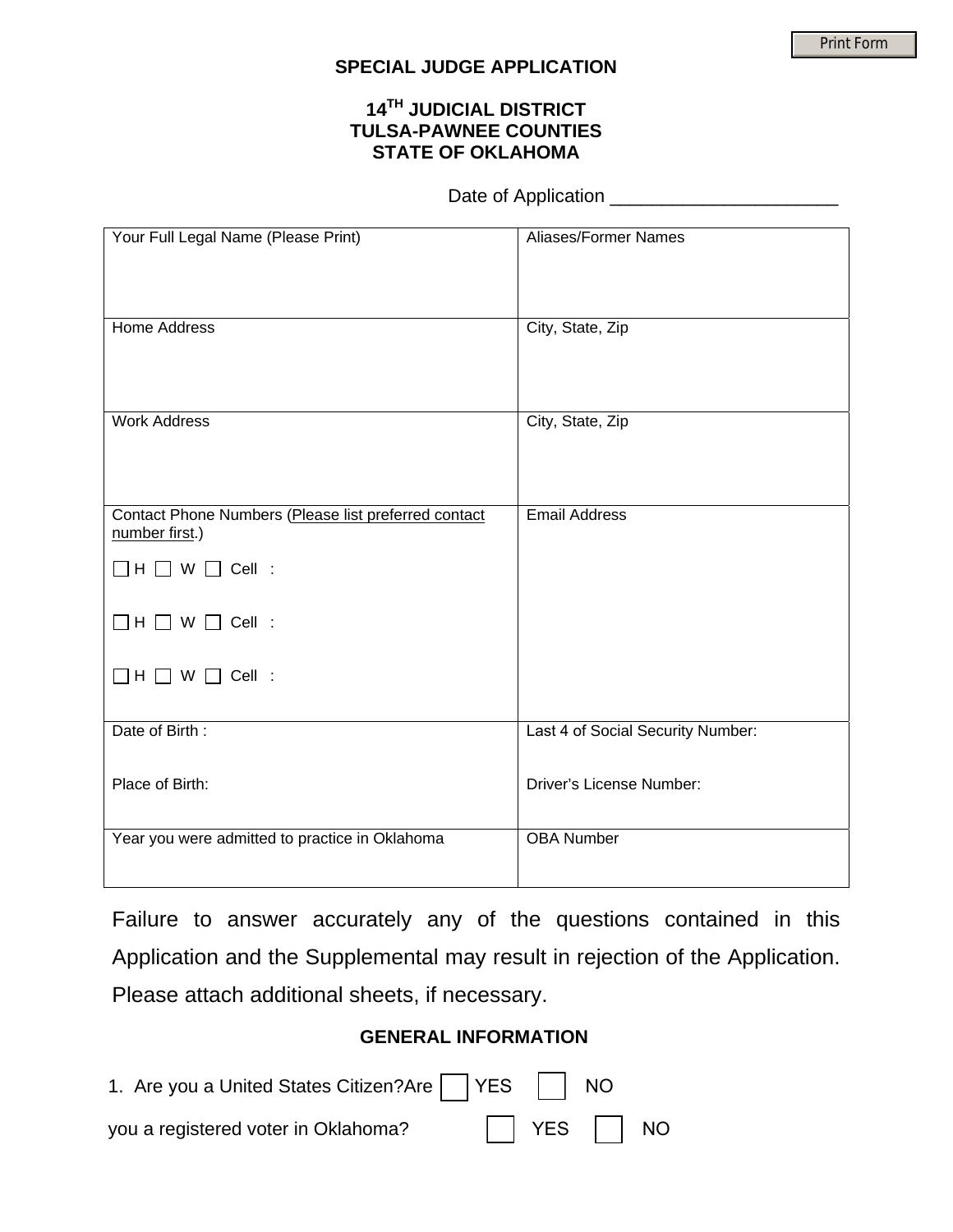| Are you a resident of Tulsa or Pawnee County?<br><b>YES</b><br><b>NO</b>                                                                                                                                                                                                                                                                             |  |  |  |  |  |
|------------------------------------------------------------------------------------------------------------------------------------------------------------------------------------------------------------------------------------------------------------------------------------------------------------------------------------------------------|--|--|--|--|--|
| If you are not a resident in either county, are you willing to relocate prior to taking your                                                                                                                                                                                                                                                         |  |  |  |  |  |
| Oath of Office if offered the position of Special Judge?<br><b>YES</b><br><b>NO</b>                                                                                                                                                                                                                                                                  |  |  |  |  |  |
| 2. Spouse's Full Name: 2. Spouse's Full Name:<br>(include maiden name where appropriate)                                                                                                                                                                                                                                                             |  |  |  |  |  |
|                                                                                                                                                                                                                                                                                                                                                      |  |  |  |  |  |
|                                                                                                                                                                                                                                                                                                                                                      |  |  |  |  |  |
| 4. Have you ever plead guilty or no contest to or been convicted of any criminal offense<br>other than for minor traffic violations?<br>YES   NO If YES, please attach a separate sheet and provide full details.                                                                                                                                    |  |  |  |  |  |
| 5. Have any disciplinary proceedings for unprofessional, unethical or dishonest conduct<br>been commenced against you by any bar association or governing body for attorneys?<br>(You should not disclose the mere filing of a complaint which did not result in the<br>institution of proceedings.)                                                 |  |  |  |  |  |
| If YES, please attach a separate sheet and provide full details.<br>YES     NO<br>6. Have you ever been dismissed from employment as a result of unethical or<br>dishonest conduct?<br>YES NO If YES, please attach a separate sheet and provide full details.<br>7. Describe the type of law practice or judicial experience in which you have been |  |  |  |  |  |
| involved for the past five years.                                                                                                                                                                                                                                                                                                                    |  |  |  |  |  |

\_\_\_\_\_\_\_\_\_\_\_\_\_\_\_\_\_\_\_\_\_\_\_\_\_\_\_\_\_\_\_\_\_\_\_\_\_\_\_\_\_\_\_\_\_\_\_\_\_\_\_\_\_\_\_\_\_\_\_\_\_\_\_\_\_\_\_\_\_\_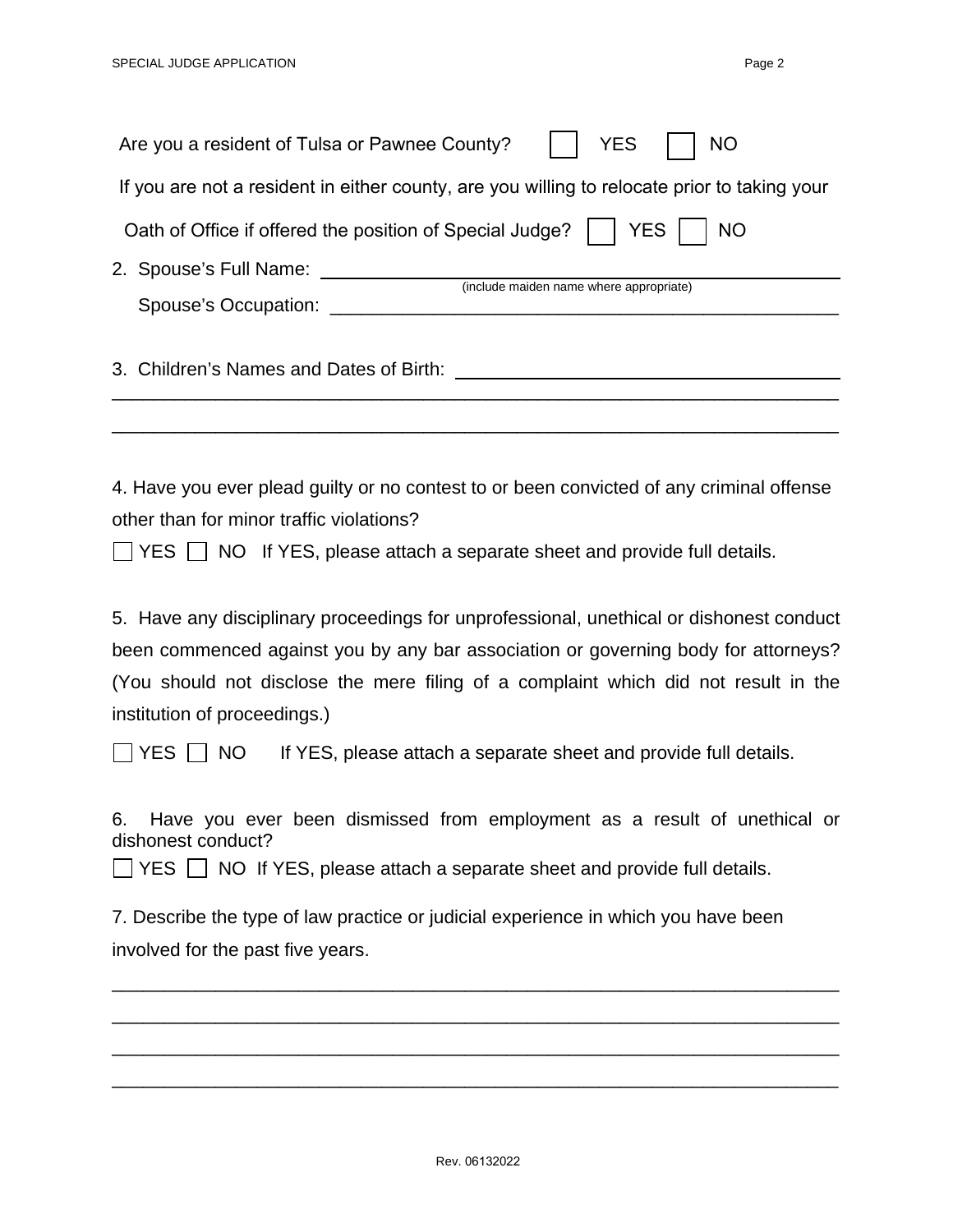8. What percentage of your work has been devoted to:

| Active civil litigation?          | Active criminal litigation? |
|-----------------------------------|-----------------------------|
| Other?                            |                             |
| Number of cases tried to verdict: | Criminal?<br>Civil?         |
| Number of: Bench Trials           | Jury Trials _____           |

9. List all legally related teaching, lecturing, writing, research, or bar committee work.

\_\_\_\_\_\_\_\_\_\_\_\_\_\_\_\_\_\_\_\_\_\_\_\_\_\_\_\_\_\_\_\_\_\_\_\_\_\_\_\_\_\_\_\_\_\_\_\_\_\_\_\_\_\_\_\_\_\_\_\_\_\_\_\_\_\_\_\_\_\_

\_\_\_\_\_\_\_\_\_\_\_\_\_\_\_\_\_\_\_\_\_\_\_\_\_\_\_\_\_\_\_\_\_\_\_\_\_\_\_\_\_\_\_\_\_\_\_\_\_\_\_\_\_\_\_\_\_\_\_\_\_\_\_\_\_\_\_\_\_\_

\_\_\_\_\_\_\_\_\_\_\_\_\_\_\_\_\_\_\_\_\_\_\_\_\_\_\_\_\_\_\_\_\_\_\_\_\_\_\_\_\_\_\_\_\_\_\_\_\_\_\_\_\_\_\_\_\_\_\_\_\_\_\_\_\_\_\_\_\_\_

\_\_\_\_\_\_\_\_\_\_\_\_\_\_\_\_\_\_\_\_\_\_\_\_\_\_\_\_\_\_\_\_\_\_\_\_\_\_\_\_\_\_\_\_\_\_\_\_\_\_\_\_\_\_\_\_\_\_\_\_\_\_\_\_\_\_\_\_\_\_

\_\_\_\_\_\_\_\_\_\_\_\_\_\_\_\_\_\_\_\_\_\_\_\_\_\_\_\_\_\_\_\_\_\_\_\_\_\_\_\_\_\_\_\_\_\_\_\_\_\_\_\_\_\_\_\_\_\_\_\_\_\_\_\_\_\_\_\_\_\_

\_\_\_\_\_\_\_\_\_\_\_\_\_\_\_\_\_\_\_\_\_\_\_\_\_\_\_\_\_\_\_\_\_\_\_\_\_\_\_\_\_\_\_\_\_\_\_\_\_\_\_\_\_\_\_\_\_\_\_\_\_\_\_\_\_\_\_\_\_\_

10. List social and community activities.

11. To your knowledge, are there any circumstances in your professional, educational or personal life that create a substantial question as to your qualifications to serve in this position or which might interfere with your ability to serve?

 $\Box$  YES  $\Box$  NO If YES, please attach a separate sheet and provide full details.

|                                 |  | 12. Have you timely (including allowed extensions) filed your State and Federal Tax   |  |  |
|---------------------------------|--|---------------------------------------------------------------------------------------|--|--|
|                                 |  | Returns for the last five years? $\Box$ YES $\Box$ NO If NO, please attach a separate |  |  |
| sheet and provide full details. |  |                                                                                       |  |  |

13. Identify all social media accounts activated, deactivated, or deleted within 5 years prior to this application:

\_\_\_\_\_\_\_\_\_\_\_\_\_\_\_\_\_\_\_\_\_\_\_\_\_\_\_\_\_\_\_\_\_\_\_\_\_\_\_\_\_\_\_\_\_\_\_\_\_\_\_\_\_\_\_\_\_\_\_\_\_\_\_\_\_\_\_\_\_

| Would you be willing to provide the passwords, if asked? $\vert \ \vert$ Yes $\vert \ \vert$ No |  |
|-------------------------------------------------------------------------------------------------|--|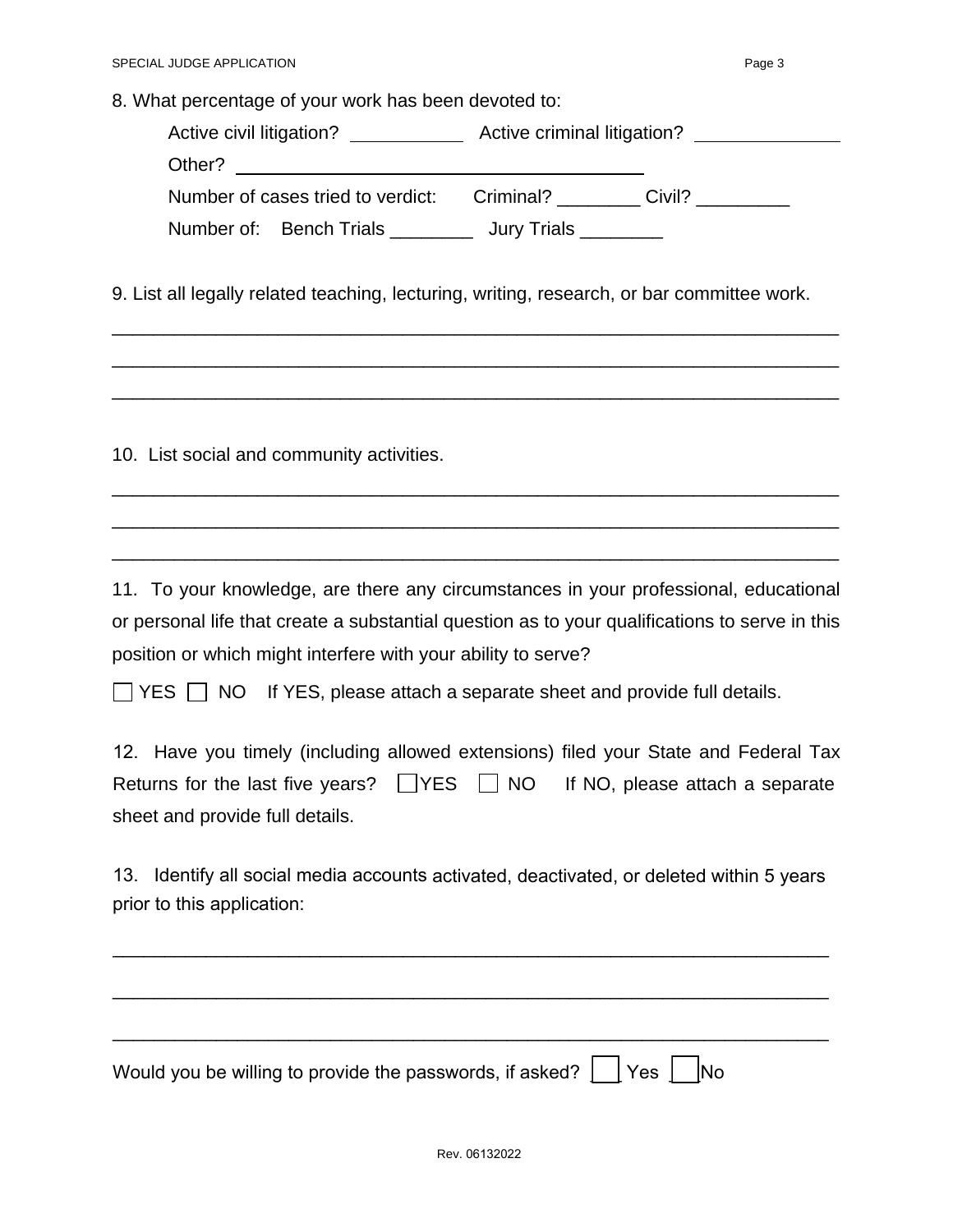14. Please attach your resume, law school transcript, and a recent photograph (attach photograph below, where indicated).

15. Please attach a statement regarding what you believe are the most important qualities for a Special Judge.

I state under penalty of perjury under the laws of Oklahoma, I am an applicant for Special Judge for the Fourteenth Judicial District, Tulsa and Pawnee Counties, Tulsa, Oklahoma and I have read the questions in the foregoing application and the supplemental questionnaire and have answered them truthfully and fully. I further authorize The Oklahoma and Tulsa Bar Associations, the Bar Association of any county of which I now or have ever been a member, and any of the committees of those associations, education and other institutions, my references, employers, business and professional associations, all governmental agencies or instrumentalities and consumer credit reporting agencies to release to the District Judges of the Fourteenth Judicial District, files, records, or credit reports requested by the judges and the committee upon the presentation of this application.

Date and Place Applicant Signature

\_\_\_\_\_\_\_\_\_\_\_\_\_\_\_\_\_\_\_\_\_ \_\_\_\_\_\_\_\_\_\_\_\_\_\_\_\_\_\_\_\_\_\_\_\_\_\_\_\_\_\_\_\_\_\_\_\_\_\_\_\_\_\_\_

Please attach a recent photograph here:

Please return the completed application, along with any attachments and required documents to: Tulsa County Trial Court Administrator Tulsa County Courthouse 500 S. Denver, Room-637 Tulsa, OK 74103

**The Tulsa County District Court adheres to the concepts of Affirmative Action and Equal Employment. Applications will be considered without regard to race, sex, age, color, religion, national origin or physical handicap.**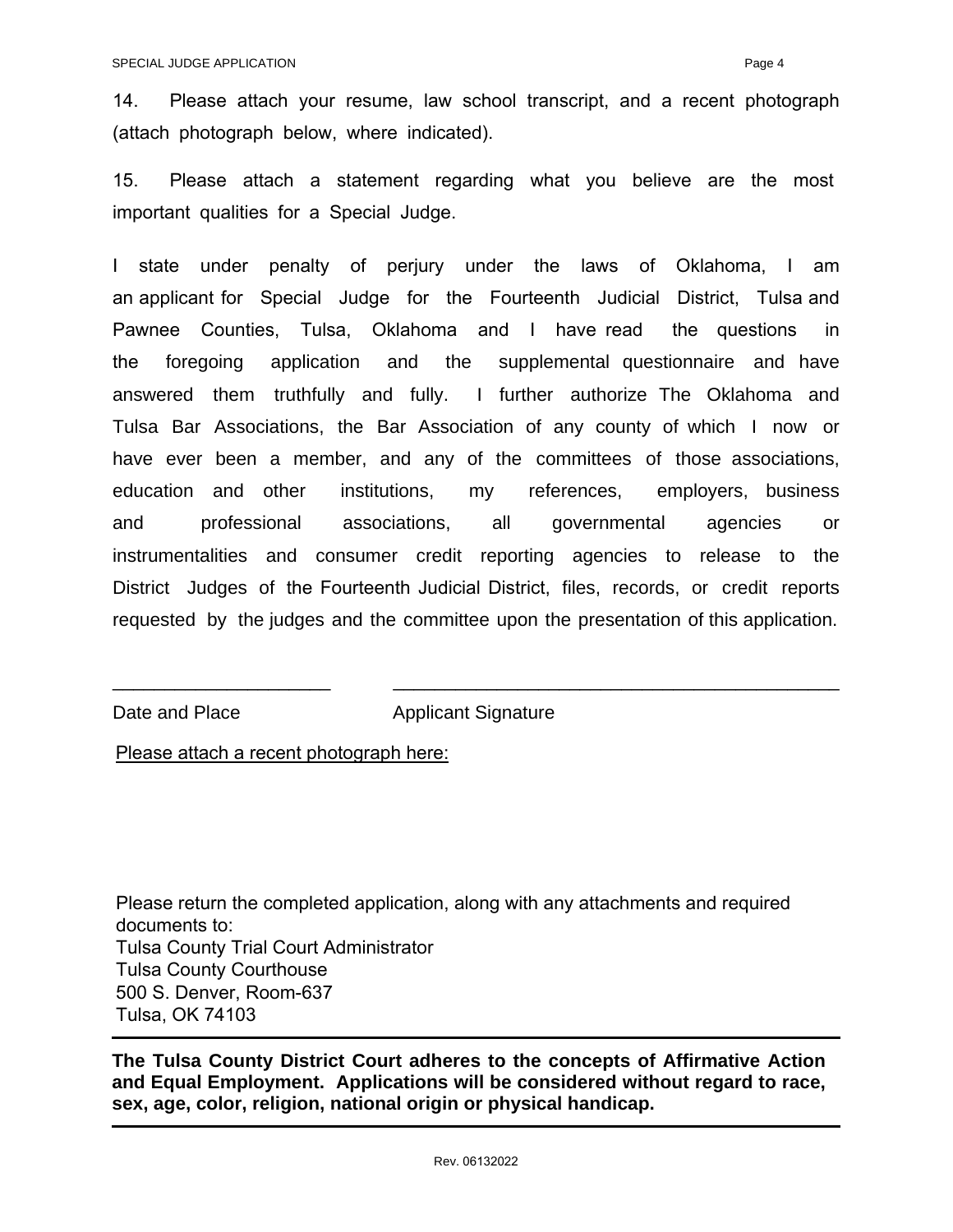## SUPPLEMENTAL QUESTIONNAIRE

If you answer "yes" to any of these questions, please explain fully on a separate page.

- 1. Have you ever filed for or received Worker's Compensation for an on-the-job injury?  $\Box$  YES  $\Box$  NO
- 2. Have you ever filed for or received unemployment compensation?  $\Box$  YES  $\Box$  NO
- 3. Have you ever had any extended work absences for reasons other than earned vacations?  $\Box$  YES  $\Box$  NO
- 4. Have you ever been suspended, fired or asked to resign from any employment?  $\Box$  YES  $\Box$  NO
- 5. Have you ever been rejected during a probationary period from any employment?  $\Box$  YES  $\Box$  NO
- 6. Have you ever resigned from any position or employment under pressure or unfavorable circumstances?  $\Box$  YES  $\Box$  NO
- 7. Have you ever been investigated by an employer or supervisor for improper conduct, illegal activities, sexual harassment or equal employment violations?  $\Box$  YES  $\Box$  NO
- 8. Have you ever been disciplined by an employer or supervisor for any reason?  $\Box$  YES  $\Box$  NO
- 9. Have you ever held employment under a different name?  $\Box$  YES  $\Box$  NO
- 10. Did you fail to comply with selective service? The SNS NO

If you were in the military, please complete questions 11-14. If not, skip to question 15.

- 11. Were you ever investigated or accused of any criminal activity while in the military or military reserves?  $\Box$  YES  $\Box$  NO
- 12. Have you ever received a reduction in a pay grade or been the subject of any judicial or non-judicial disciplinary action while in the military, National Guard or military reserves?  $\Box$  YES  $\Box$  NO
- 13. Did you receive a dishonorable discharge?  $\Box$  YES  $\Box$  NO
- 14. Are you ineligible to re-enlist?  $\Box$  YES  $\Box$  NO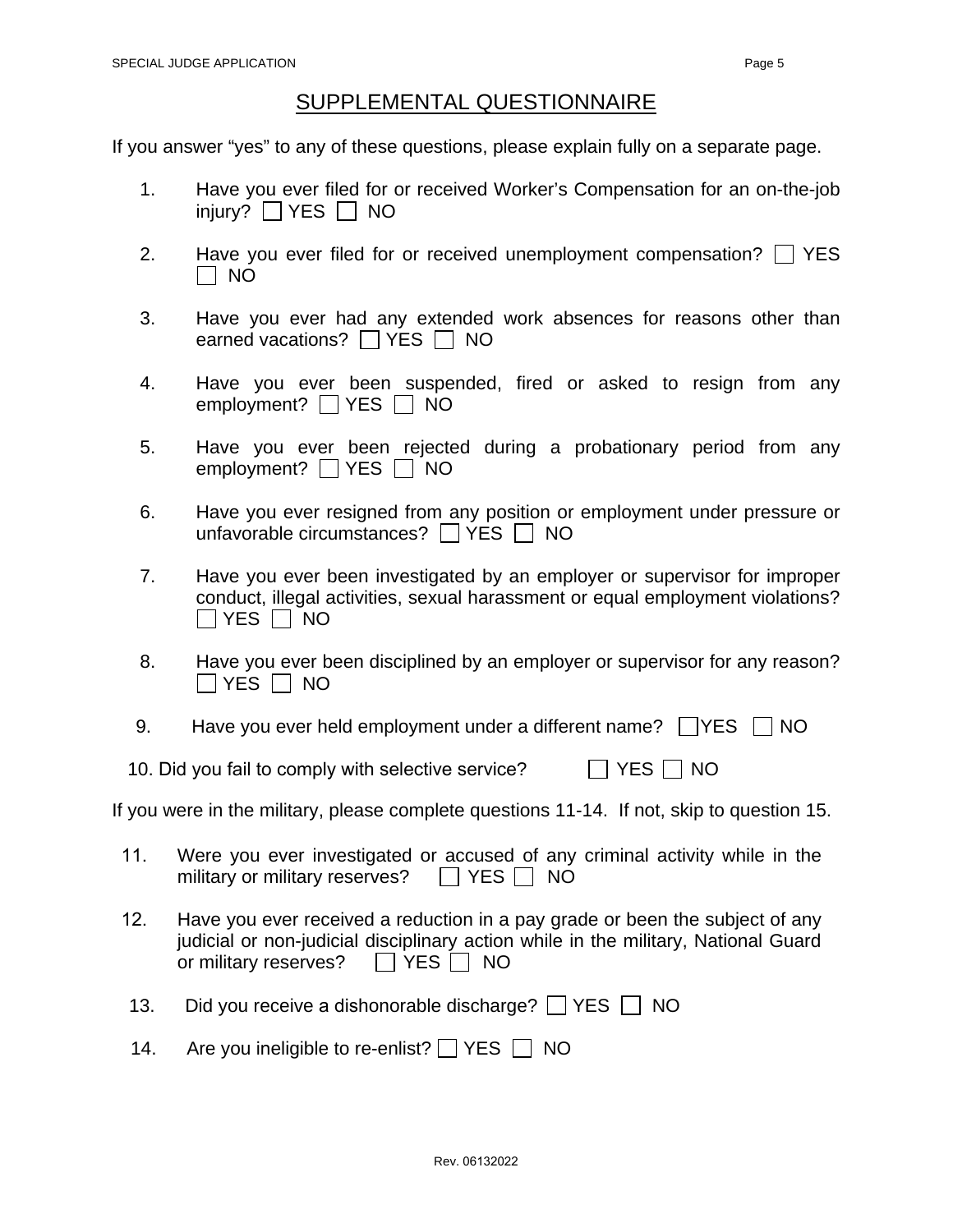- 15. Are you now, or have you ever been involved as a plaintiff, petitioner, respondent, or defendant, or pled Nolo Contendere, in any civil court action including divorce?  $\Box$  YES  $\Box$  NO
- 16. Have you ever had any bar complaints filed against you?  $\Box$  YES  $\Box$  NO
- 17. Have you ever filed for or been the subject of a Restraining Order or Protective Order? | | YES | | NO
- 18. Have you ever had your license to practice law suspended for failure to pay bar dues, failure to complete continuing legal education requirements, or for any other reason?  $\Box$  YES  $\Box$  NO
- 19. Have you ever been arrested for or convicted of any felony or misdemeanor?  $\Box$  YES  $\Box$  NO
- 20. Have you ever been questioned or detained as a suspect of a crime?  $\Box$  YES  $\Box$  NO
- 21. Have you ever been placed on court probation as an adult?  $\Box$  YES  $\Box$  NO
- 22. Have you ever witnessed a crime?  $\Box$  YES  $\Box$  NO
- 23. Have you ever filed for or declared bankruptcy?  $\Box$  YES  $\Box$  NO
- 24. Have you ever been delinquent in the payment of income or other taxes?  $\Box$  YES  $\Box$  NO
- 25. Have you ever had your wages attached or garnished?  $\Box$  YES  $\Box$  NO
- 26. Have you ever had any bills, accounts, or loans (including student loans) turned over to a collection agency?  $\Box$  YES  $\Box$  NO
- 27. Have you ever been delinquent on child support or alimony payments?  $\Box$  YES  $\Box$  NO
- 28. Have you ever been under the care of a psychiatrist, psychologist, or other qualified counselor?  $\Box$  YES  $\Box$  NO
- 29. Have you ever abused prescription drugs, alcohol, or illegal drugs (including marijuana)?  $|$   $|$  YES  $|$   $|$  NO
- 30. Have you been a participant in a drug or alcohol counseling or rehabilitation program?  $\Box$  YES  $\Box$  NO
- 31. Have you ever been refused a driver's license, had one revoked, suspended, or placed on probation?  $\Box$  YES  $\Box$  NO